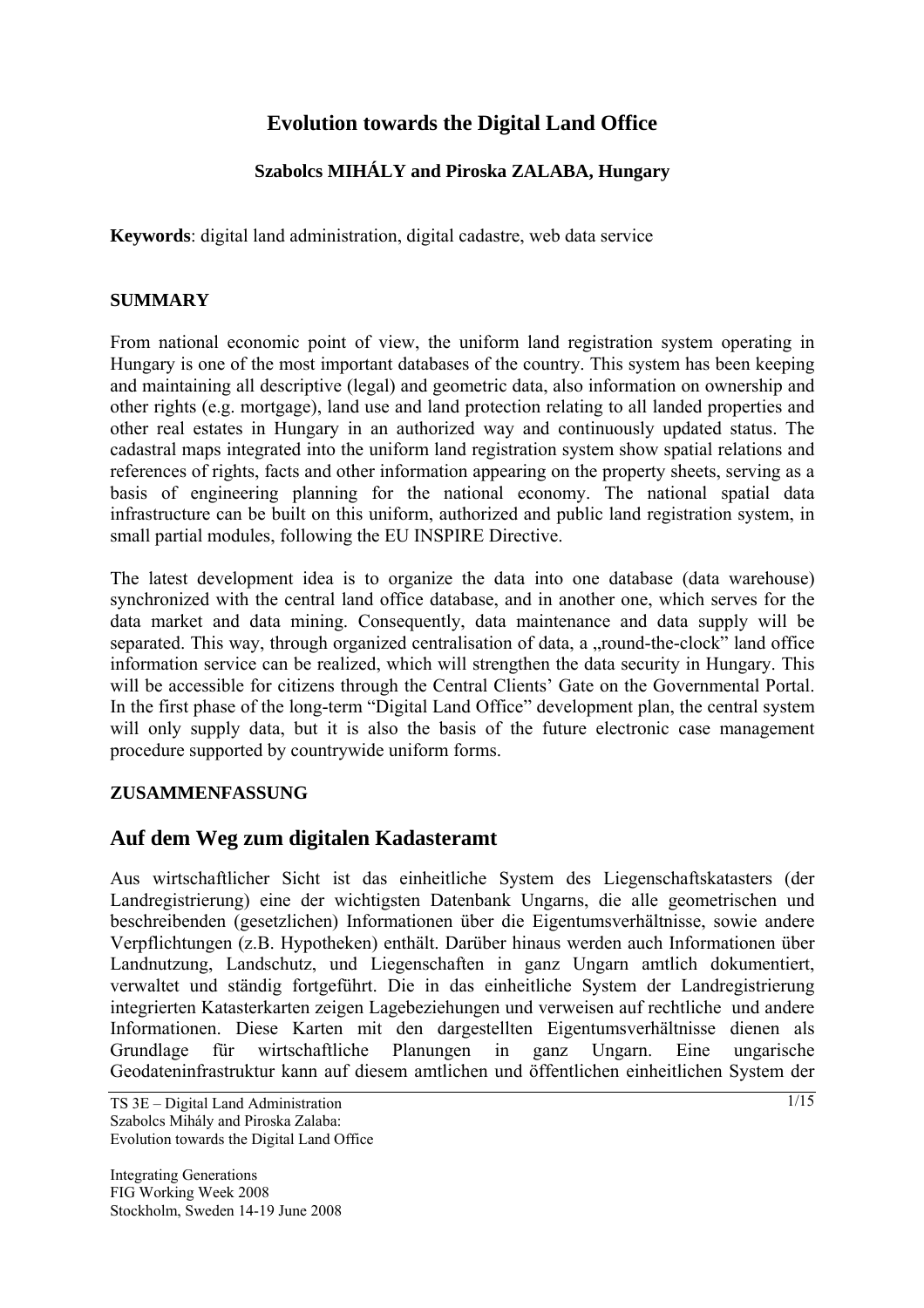Landregistrierung aufbauen, das teilweise bereits den Festlegungen der EU-Initiative INSPIRE entspricht.

Eine neuste Entwicklung ist, die Daten in einer speziellen Datenbank (Data Warehouse) zu verwalten, die einerseits kontinuierlich mit dem einheitlichen System der Landregistrierung synchronisiert wird und andererseits dem Datenangebot und zur Suche von Daten dient, wobei Datenhaltung und Datenversorgung strikt getrennt werden. Diese organisatorische Zentralisierung kann als ein 24/7 Katasterinformationsdienst angesehen werden und ist ein Beitrag, die Datensicherheit in Ungarn zu stärken. Der Zugang für die Bürger erfolgt über ein Zentrales Regierungsportal. In der ersten Phase dieses langangelegten Projektes des Digitalen Katasteramts werden nur Grunddaten zur Verfügung gestellt, die aber die Basis für zukünftige, landesweit einheitliche Verwaltungsverfahren bilden.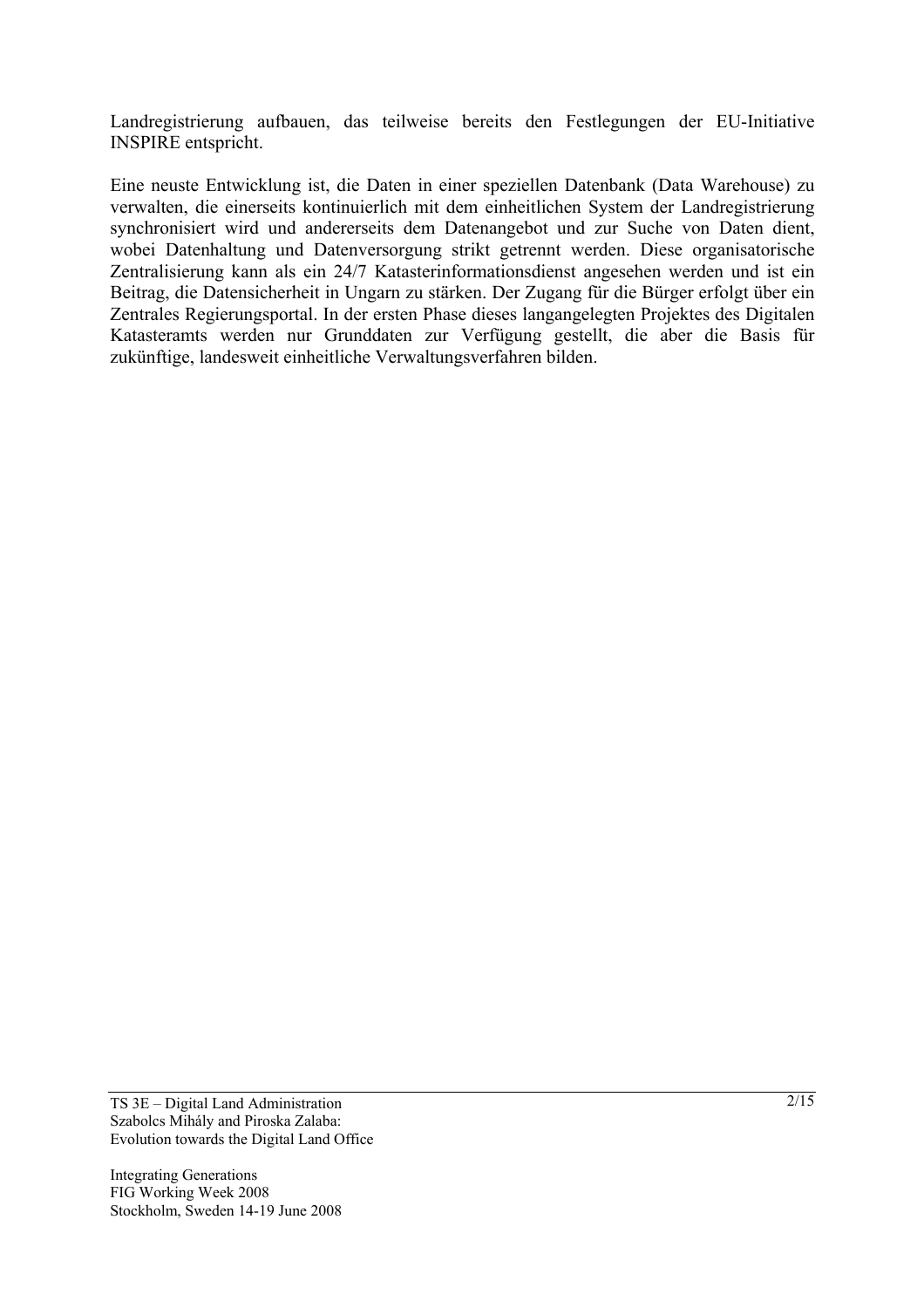# **Evolution towards the Digital Land Office**

## **Szabolcs MIHÁLY, Piroska ZALABA, Hungary**

## **1. INTRODUCTION**

To establish a well-functioning legal background and institutional system of land administration (including land registration) that satisfy the user demands is a major interest of any country – developed or being in transition – as the guarantee of safe and secure land and property ownership rights is one of the most important preconditions of a sound market economy.

Among Central-European countries, Hungary is the one where the land registration system has continuously been working, due to the uniform land registration system created in the 1970s. By the period of transition to market economy (1990s), all landed properties and other real estates have been registered, and the large-scale cadastral map covering the whole area of Hungary was available. These circumstances helped a lot when the privatisation of land and other real estates started that has quickly and successfully been performed, compared to the neighbouring countries in transition.

Having an official land registration system in place, an excellent tool is provided for the government to supervise, control and influence land and property market, land consolidation, land use and protection. The cadastral maps integrated into one uniform land registration system show spatial relations and references of rights, facts and other information appearing on the property sheets, serving as a basis of engineering planning for the national economy. The national spatial data infrastructure can be built on this uniform, authorized and public land registration system, in small partial modules, following the EU INSPIRE Directive.

The land registration sector is a key element of a free market economy whereby the safe and secure transfer of title can freely be conveyed. In Hungary, like in many other European countries, the government acts as the guarantor of title through the act of registration of property, which records all required legal, administrative, financial and physical description within the system of the register (property sheets) and upon the cadastral map.

The mission for the entire land administration: "To become an efficiently operating and successful institution, which guarantees geo-referenced real property related rights for facilitating secure property transactions, and providing an infrastructure and services for economic, environmental and social purposes."

With the aim of reaching these goals, the land administration elaborated a long-term development programme called "Digital Land Office". The chance to complete this programme was created when the financial resources provided for the coming years by Hungary and the EU were opened.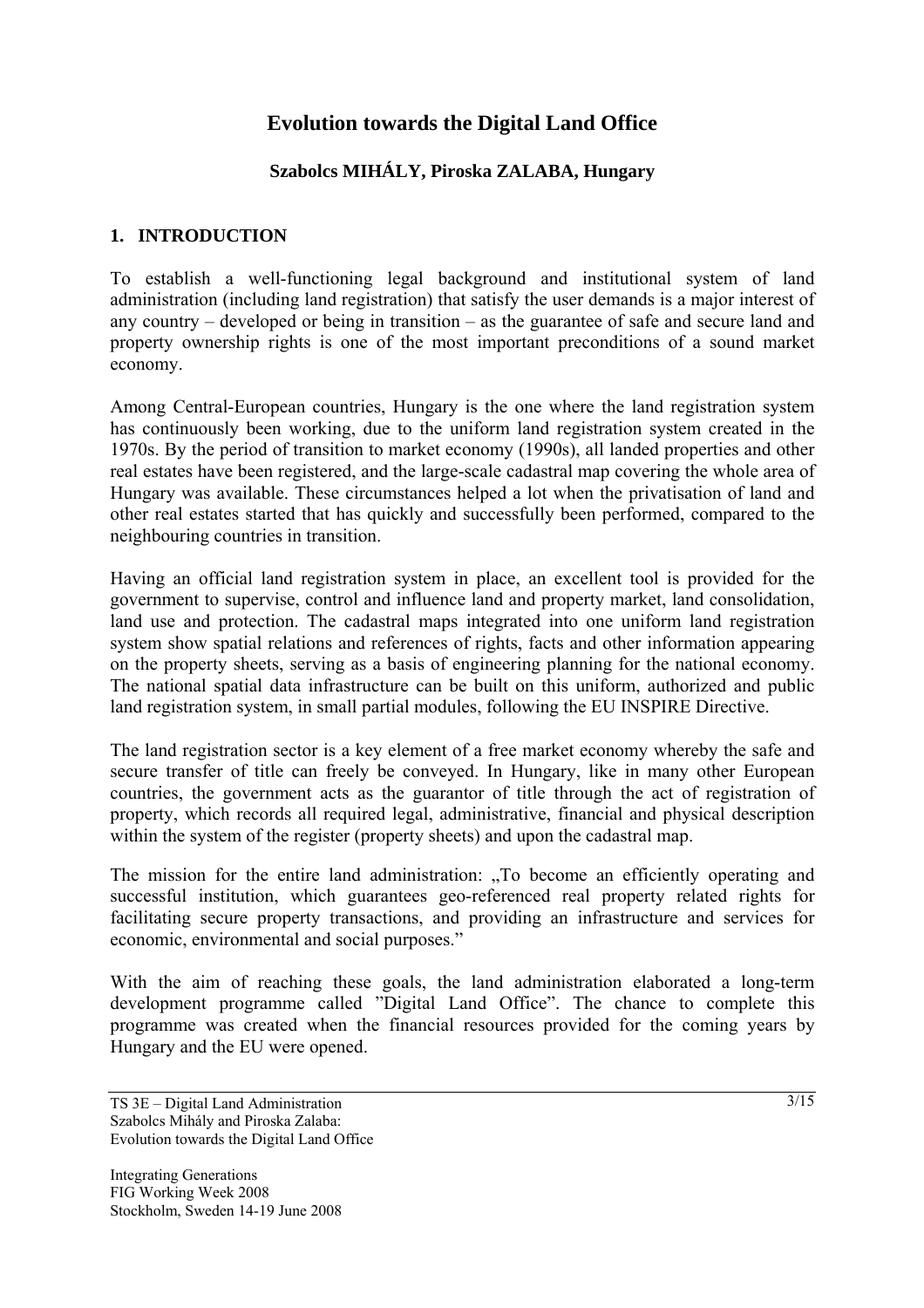## **2. CURRENT STATUS OF THE UNIFORM LAND REGISTRATION**

#### **2.1 Management Features of the Hungarian Land Administration System**

The Hungarian Uniform Land Registration System, the integration of legal registry and cadastre, as a multipurpose system fulfils all the requirements supporting the Hungarian economy. Since 1972, the Ministry of Agriculture and Regional Development, Department of Land Administration and Geoinformation (MARD DLAG) has been responsible – through its two-level network of land offices – for the uniform land registration and the updating of large scale cadastral maps. The property sheets and cadastral maps actually are maintained in 118 District Land Offices (DLO); the principal activities of the 19 County Land Offices (CLO) and the separate Budapest Capital Land Office (Bp CLO) are supervisory. This institutional system is responsible for geodesy, land registration, surveying, mapping and remote sensing, and executing the land tenure policy of the government (e.g. land protection, land privatisation, land consolidation and land use monitoring).

Cadastre serves as skeleton for the NSDI, and majority of the core SDI data (according to the EU INSPIRE Directive) and related services have to be provided by the institutional network of the land administration. Its direct professional supervisory authority is MARD DLAG. The Institute of Geodesy, Cartography and Remote Sensing (FÖMI) is the central surveying and mapping organisation of all official activities in Hungary in the field of land management, surveying and mapping. Other pillar of the Land Administration is the network of the county and district level Land Offices.



**Figure 2-1:** Overview of the land office services

TS 3E – Digital Land Administration Szabolcs Mihály and Piroska Zalaba: Evolution towards the Digital Land Office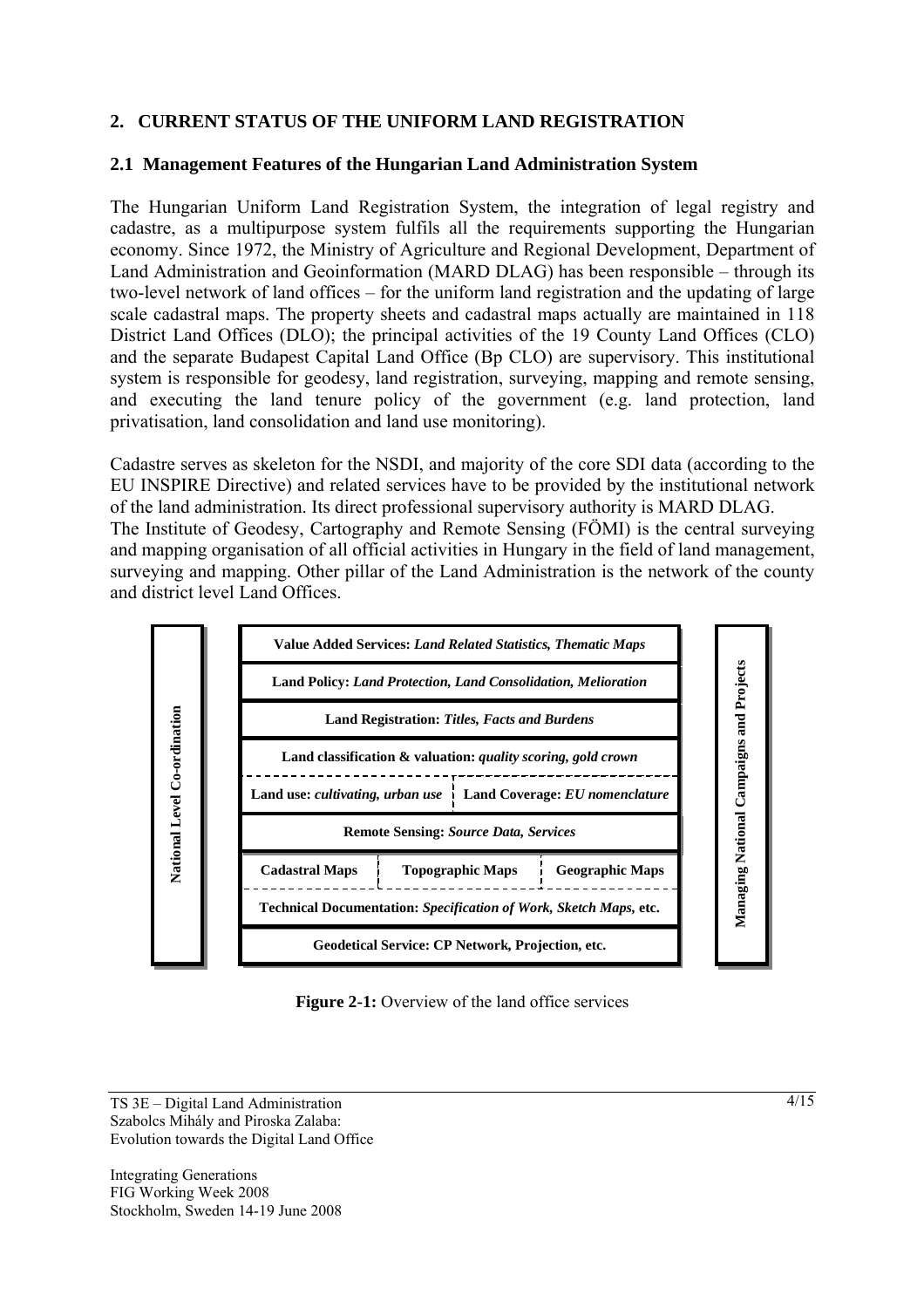#### **2.2 Results of the Modernisation Programme**

The comprehensive modernisation of the land registration sector is a long process. Following an agreement signed in December 1990 between EU and the Hungarian government, the EU PHARE supported programme called "The computerisation of land offices" has started to establish the infrastructure background for this complex process. Besides the technological development, the legal, operational, marketing and other related problems are also investigated within the modernisation programme.

During the past one and a half decade, important formal changes took place in the land registration system. Co-financed by the EU Phare Aid Programme, the countrywide computerisation of land offices has been realised. Since then, property sheets have been maintained and applications managed on computer all over the country. The intranet-like network of the land offices (TAKARNET) was also built up. This network is connecting all official players of the land management sector, providing online access to the continuously updated land registration data. Recently, the land offices are also being connected to the Main Electronic Governmental Network.



**Figure 2-2:** The network architecture

In the meantime, within the National Cadastre Program, in several phases, digital maps covering the whole area of Hungary have been completed (by end 2005 total rural area, by end 2007, total urban area also available in vectorised form, plus the special peri-urban areas called "hobby gardens"). From the start of the compensation period, updating with changes on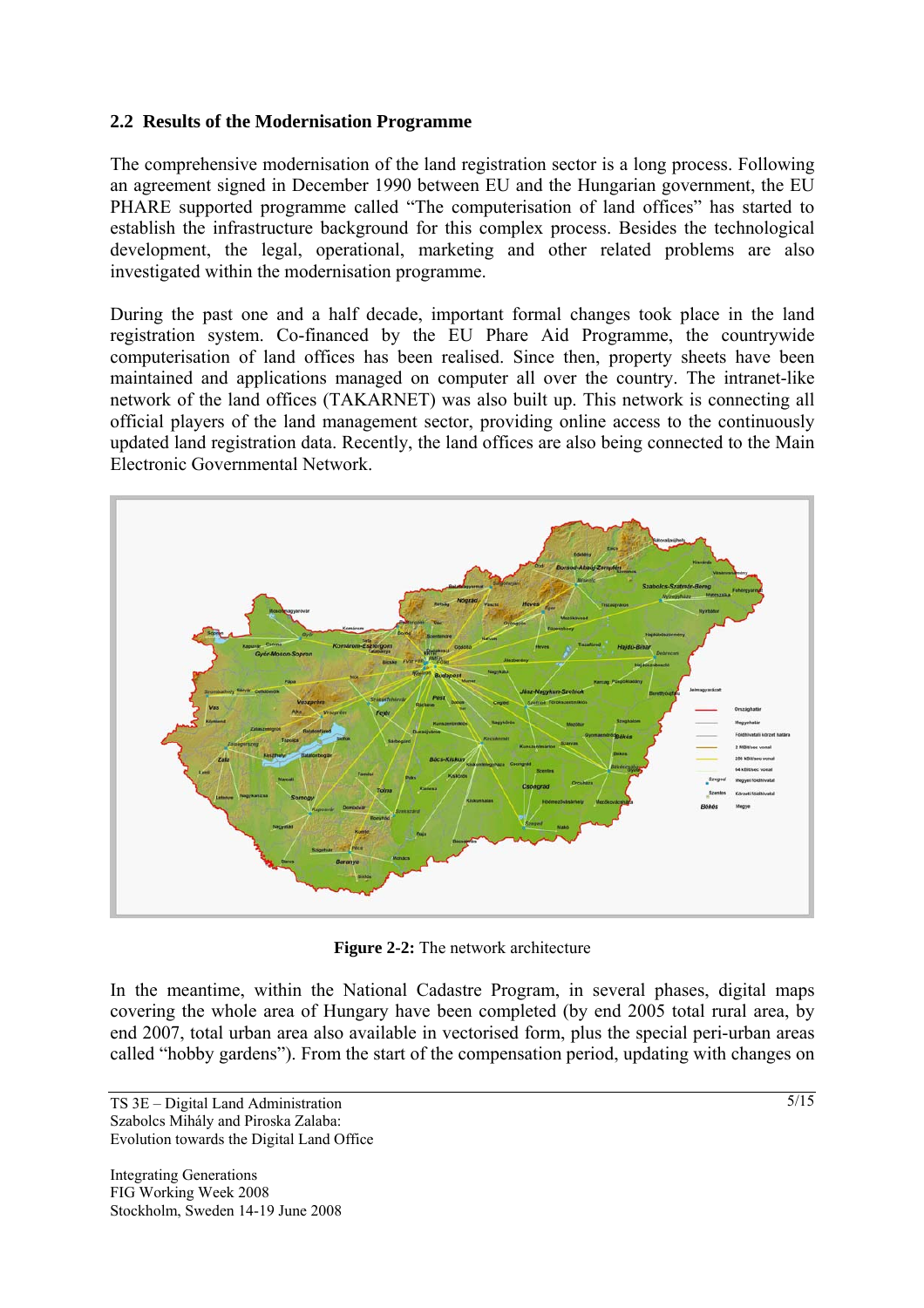the maps was carried out partly manually, partly on computer; in the past couple of years it goes completely computerised.

In the past 15 years, the land management sector has been developing the land registration office network in line with the TAKAROS concept. Its improvement and enlargement on higher level can be realised in the framework of e-government and e-administration.

Since April 2003, online access to TAKARNET network has been provided also for external users (registered and authorized) through Internet. Depending on their registered rights, they can have access to all registration data of Hungary's lands and other properties. Due to the improvement of the online case management through TAKARNET, the Hungarian land registration data supply/service managed to reach third level of e-governmental service in a qualification system defined by the EU. It means a service providing interaction from both sides.



**Figure 2-3:** Number of TAKARNET users (certificates)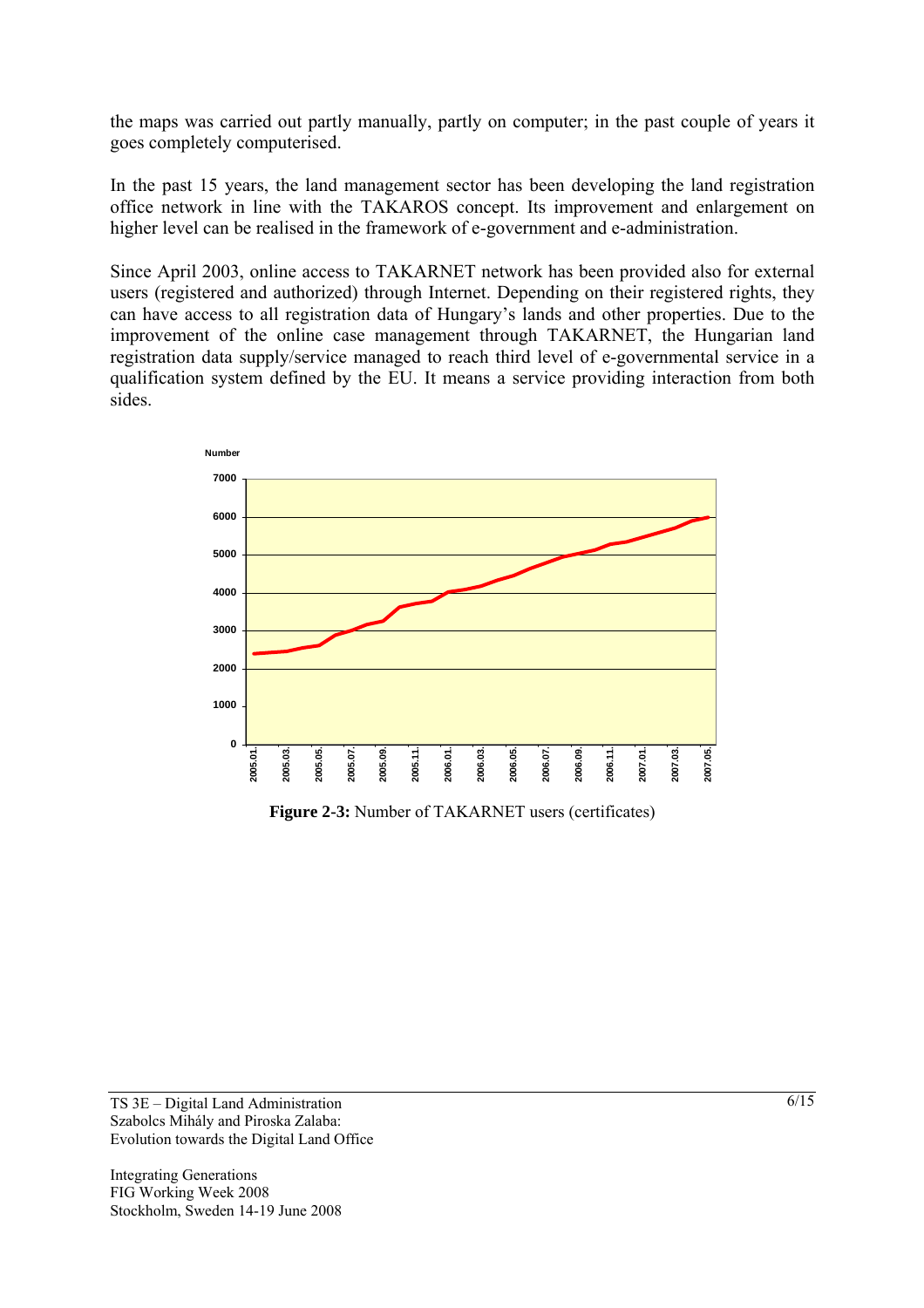

**Figure 2-4:** Number of TAKARNET property sheet copies requested

A linear trend can be observed in the growth of users' number since the start of TAKARNET service. Worth mentioning that nowadays private individuals cannot join the network; this opportunity is offered mostly for users requiring bulk data (notaries, banks, attorneys at law, lawyers, local governments etc.). For certain official users (courts, bailiffs etc.) it is obligatory to use this network only. By now, there are more than 7000 registered users of the TAKARNET system.

The dynamics of these factual data and the ever growing strong need for this kind of service give basis for the expectations that by further widening of the services, the improvement would be not only a necessary and useful investment for the benefit of the whole society, but a financially viable venture too.

Because of the latest development in the land management sector, copies of digital maps are also at users' disposal through TAKARNET. First, the cadastral maps officially accepted by the Capital Land Office of its area of competency, and later, since 2006, the digital maps of rural areas, and recently also urban areas became accessible.

From the above summary, it can be seen that the Hungarian uniform land registration system as vital part of the national basic data structure reached such a level of service that has a promising future.

However, without improving electronic network services and renewing the technological background, it cannot provide a solid authorized basis anymore that would directly or indirectly guarantee the fulfilment of the aims of the Hungarian development policy.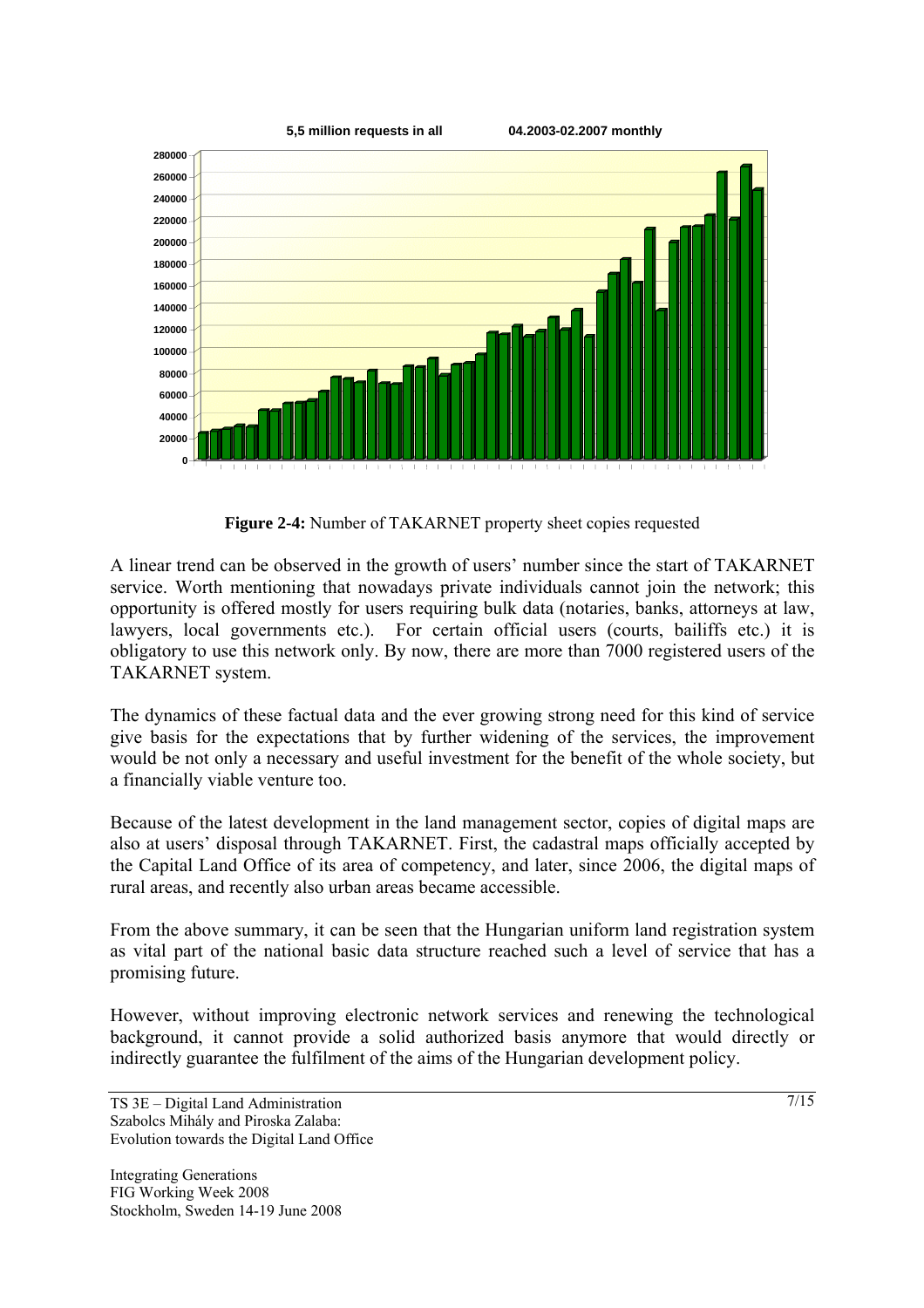## **3. THE LONG-TERM DIGITAL LAND OFFICE PROGRAMME**

#### **3.1 The Main Elements of the Programme**

The development plan has a dual strategic aim:

- − On the one hand: increasing the efficiency of land registration, providing a more clientoriented case management, improving the quality of services through further development of the electronic land registration;
- − On the other hand: elaboration of controlled basis for the National Spatial Data Infrastructure (NSDI) and methods of its use also for other purposes through the establishment of the digital land office.

When realizing the NSDI, the directives of the EU Commission for Cadastre should be considered, with special attention to this statement: "In the individual member countries, the authorities that are responsible for cadastre should emphasise the ever growing use of cadastral information, and avoid to create new databases with local aims, independently from cadastral organizations. They should co-operate in a way, which allows the use of local information in line with the application of the EU policy."

To fulfil our mentioned strategic aims – increasing the efficiency of land registration and elaboration of controlled basis for NSDI – further goals are necessary to reach:

- − Raising the level of land administration services, extension of electronically available services and providing wide accessibility to them,
- − Rationalizing the resources needed for operation.

Depending on the available financial and other resources and considering the expectations of the society, the duration of the long-term development plan "Digital Land Office" was planned to be 5-8 years. The plan consists of the following elements: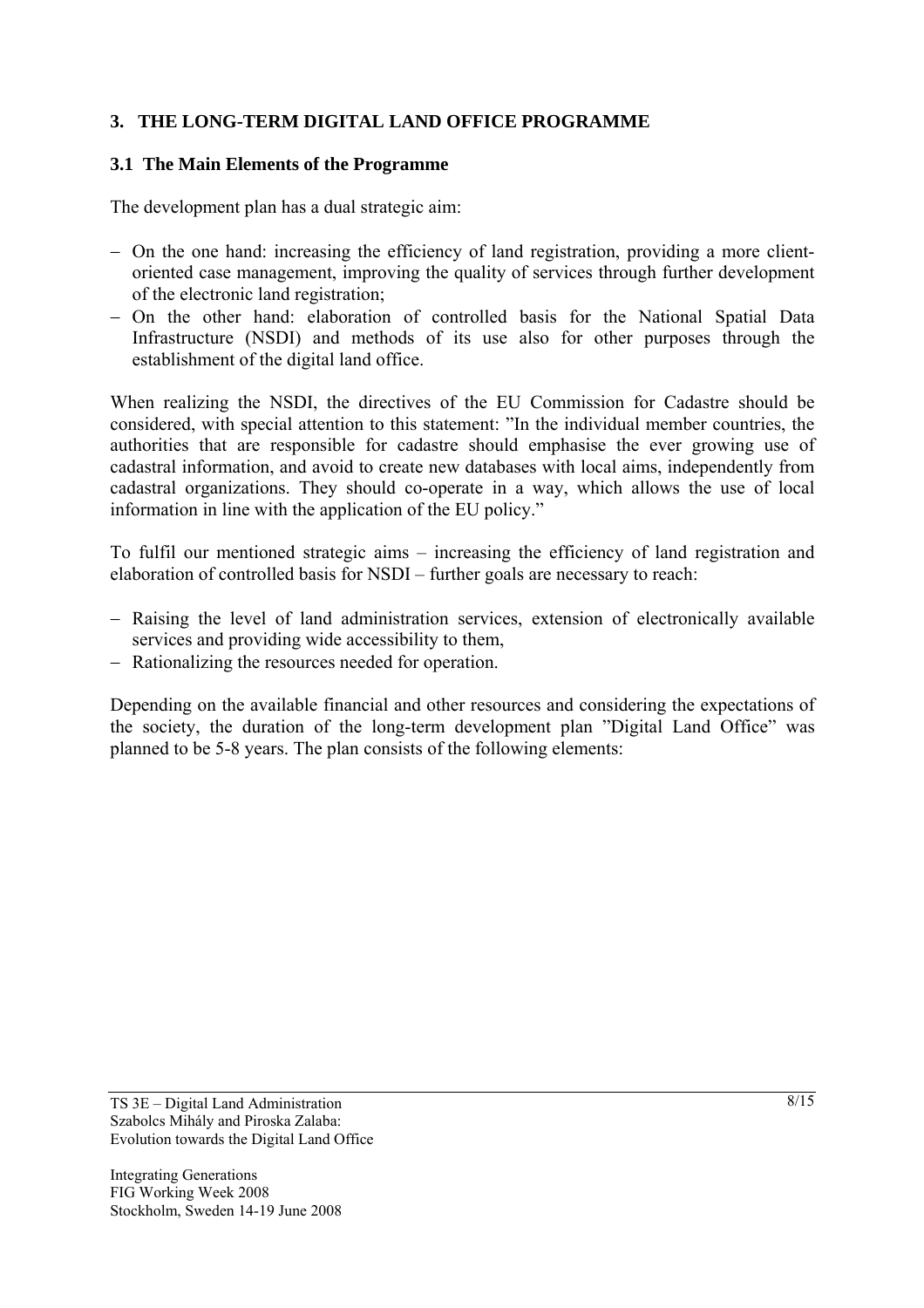

**Figure 3-1:** Main elements of the long-term development plan "Digital Land Office"

- 1. Surveying opportunities and tools, considering the aims. Elaboration of uniform system plans for all projects.
- 2. Leaving the existing server structure (119 serve centres) unchanged, building out the Service System of the Central Land Office as the only land registration data supplier for clients that applies only the existing methods (land office client service and TAKARNET).
- 3. Creating the interface in the Service System of the Central Land Office for data query about property sheets and cadastral maps by identified clients entering through the Client's Gate of the Governmental Portal.
- 4. Completing the services with data-mining tools.
- 5. Replacing the 119 server centres with the Central Transaction System that can be operated safer and more cost-effective.
- 6. Through electronic managing the arriving and outgoing documents/applications, the case management becomes quicker and location-independent.
- 7. Submission of applications becomes also location-independent.
- 8. The electronic interchange of documents between offices, the exchange of digital data and also data control provides a more economic and more efficient public administration.

As a result of the step-by-step development, we will reach the modernisation of the whole procedure of land office case management until a completely electronic case management and servicing. The land offices can offer and extended electronic service, the level of servicing and data quality will improve, there will be opportunity to data checks based on the data of other public administration databases; all these will strengthen the legal security provided by land registration. Direct result of the present project will be that wide circles of users can have access to land registration data on the internet, through the Client's Gate of the Governmental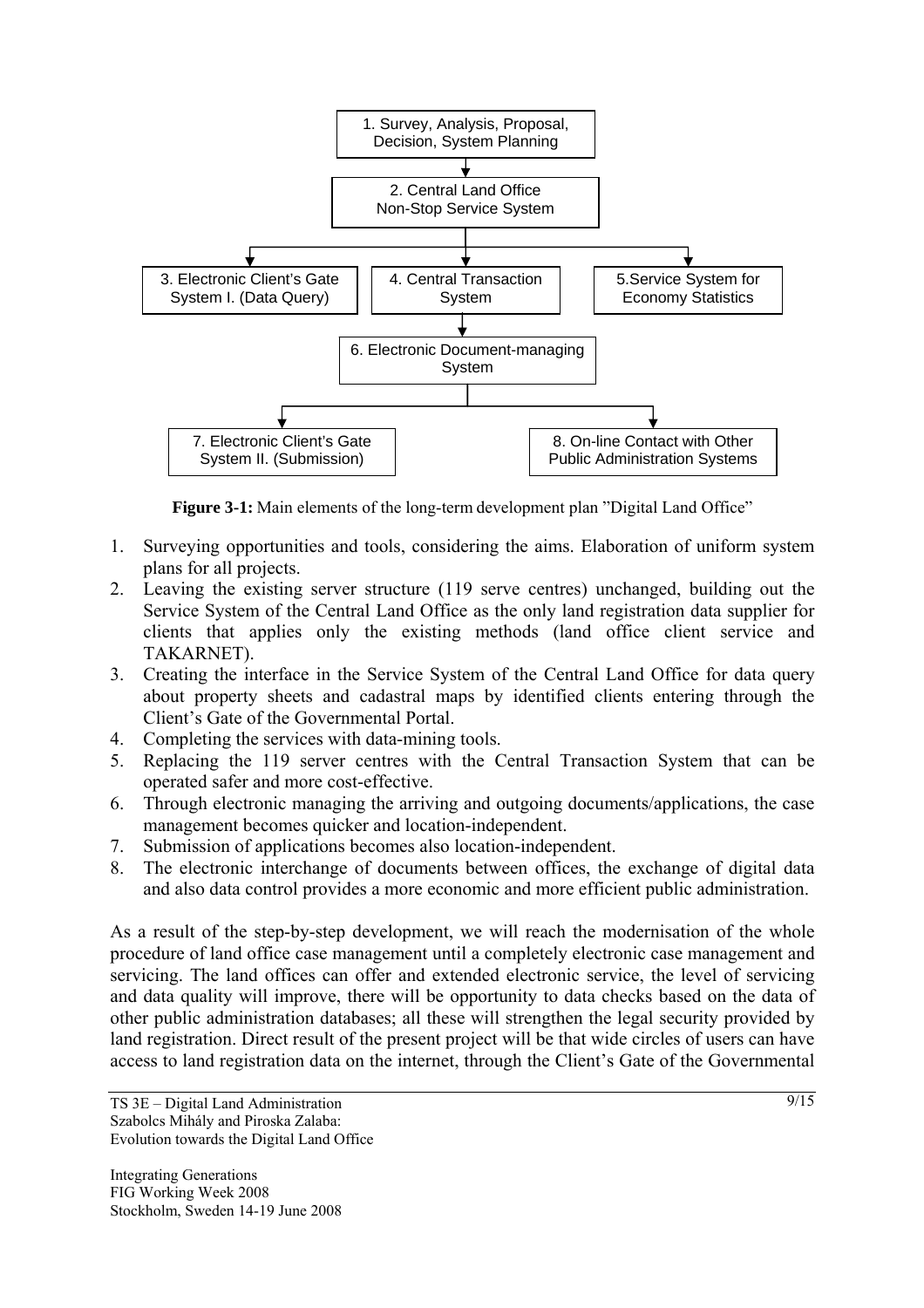Portal. Further on, there will be opportunity to supply data collected for different purposes from any part of the country, and there will be no need to use paper in more and more phases of the case management procedure. This development would allow applying multilingual user interfaces and data content that helps free information flow within the EU.

From technological point of view it means that finishing this long term and multi-phase development, one and only high-secure central database system will take over the duties of the local databases supporting land registration and land surveying activities and operated nowadays in about 140 institutions (district and county level land offices in the country and in Budapest). The land office systems operating at present in client-server architecture will be replaced by a three-layer architecture: data storage happens in the central database, then application logics runs in the application servers in the centre, "thick" workstations of the land offices will be replaced by "thin clients". The land office clients join the centre through data transfer network.

## **3.2 Central Land Office Non-Stop Service System**

The operability and development perspectives of the present information systems prove that the developments completed by now were elaborated in accordance with the principles of egovernment. However, together with the significant improvement, also insufficiencies appear that can heavily damage the quality of service. At present, it is a severe problem of the land office data supply through internet that the data– due to reasons of operation, safety and fire protection – are only available during the main eight-hour work time.

The land registration databases are currently decentralized, i.e. the land registration databases are kept – in accordance with the principle of territorial competency – in the district land offices keeping the records up-to-date, and those databases are separated physically from one another too.

On the intranet-like TAKARNET connecting 119 district land offices of the land management and geoinformation sector – because of operational and security reasons – the external registered clients can have access to land registration data during eight work hours only. In the first phase of the development it is planned to organize the data into a database (data warehouse) synchronized with the central land office database, and another one, which serves the data market and data mining. Consequently, data maintenance and data supply will be separated. One group of servers, the land office transaction servers will perform the functions of the usual closed system of application registration and processing, while the other one, the server for enquiries open to the world will provide services and data supply. This way, through organized centralisation of data, a "round-the-clock" land office information service can be realized, which will strengthen the data security in Hungary. This will be accessible for clients through the Central Clients' Gate. In the first phase of this long-term development plan, the central system will only supply data. The updating – according to rules of law – will happen in line with the principle of territorial competence, in other words, in the databases of the district land offices, as usual.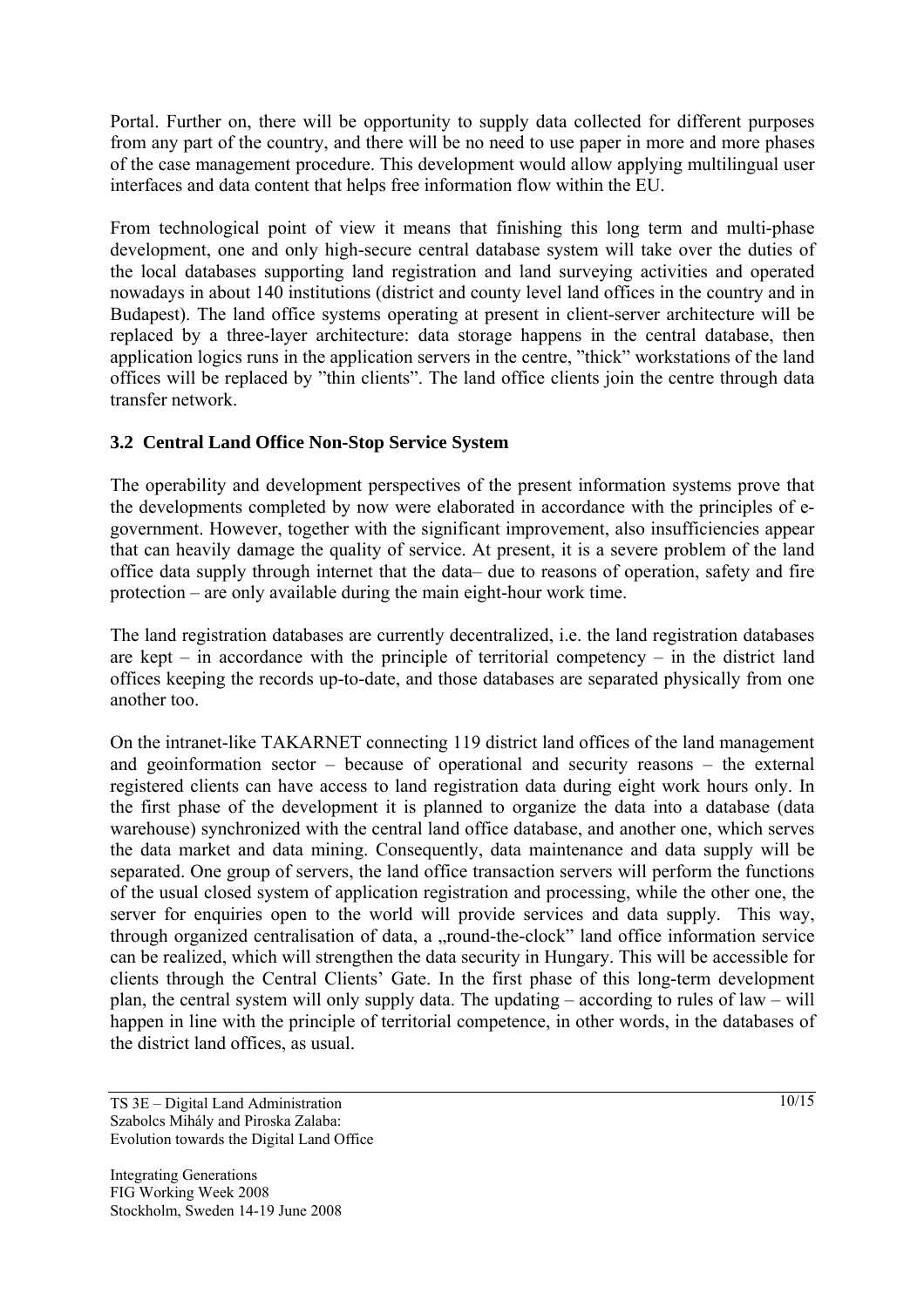

**Figure 3-2:** Decentralized data processing, centralized data management and supply

TS 3E – Digital Land Administration Szabolcs Mihály and Piroska Zalaba: Evolution towards the Digital Land Office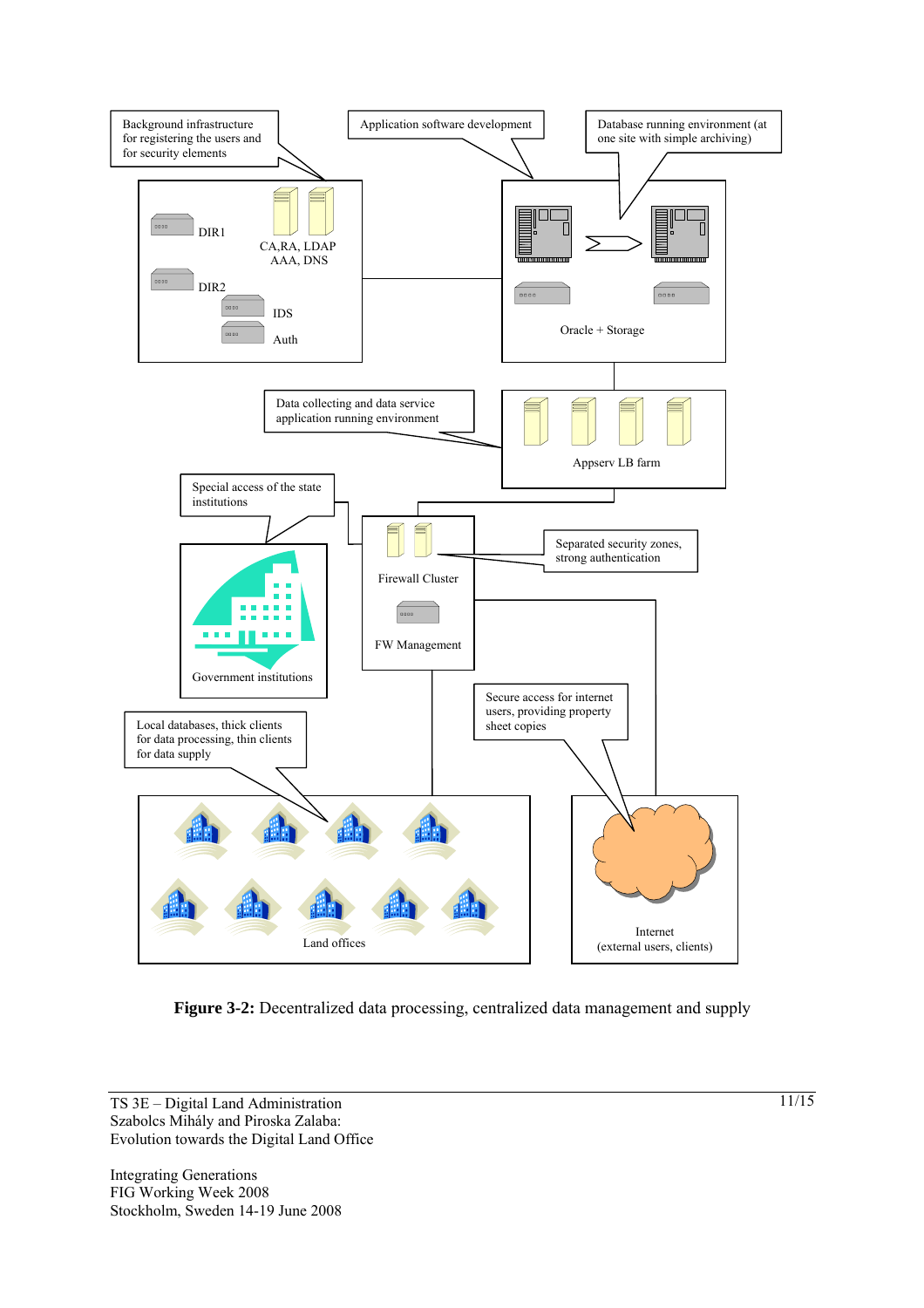Through this development, in the resulting new infrastructure, accidental data extensions can quickly be solved, e. g. by marking the value of the land and property, the duties concerning obligatory data supply for public administration purposes (property tax) can also be simply performed. A system like that would be able to offer marketable value-added services and products too.

When modifying the services and enlarging the applications in content, space and time, the land management sector could more efficiently cope with the demand and supply relations in the market.

## − **Improving the value-added services**

The territorial dismemberment and the incalculable operation time: these are the two major technical obstacles of creating value-added services. In the case of jobs that involve the territorial competence of several land offices – e.g. construction of motorway, flood protection investments – the necessary analyses and data acquisition are only possible through repeated data processing of poor efficiency, the completion deadline of which cannot be foreseen. On the side of local administration offices, other organisations and companies, an ever-growing need appears for data acquisition according to several criteria and in line with the relevant rules of law.

− **Extending the services** 

Income can grow by introducing new services. Apart from the querying of the up-to-date property sheet, in the framework of future developments, a countrywide map-form land searching service will be elaborated. Following the first simple, linear solution, the next version can be completed by aerial and satellite images further on. Applying the map-form land searching function, one can find the location of a certain landed or other property, or in the case of need, it provides access to land registration data too.

#### − **Enlarging the circle of authenticated users**

At present, digital land office services can be used by registered and contracted users; the number of potential users is significantly limited, and citizens are excluded from the service anyhow. In the current structure of the land office IT system, the number of clients cannot grow, but after the completion of the first phase of the central system, it can be scalable almost at will. Having a central query system, also a multilingual query system can be realised. A further advantage is that later on, the system in the new form can easily be connected to the e-government network.

#### − **Influencing the needs**

The players of the economy are using (or not using) the services of a registration system according to their own interests. Those groups, who need the land offices registration data and services for their jobs, but their working hours do not coincide with that of the land offices – e. g. attorneys at law or the wide circle of foreign investors – can use the system in a limited way only, in spite of their wish. It is also inconvenient when the user is missing the necessary official information he/she wanted to have in due time. All these problems would fall out, if a central database of continuous operation started to work.

The realisation of this first phase of development is the first step towards a modern countrywide hardware system of high technical level for the land registration network. Out of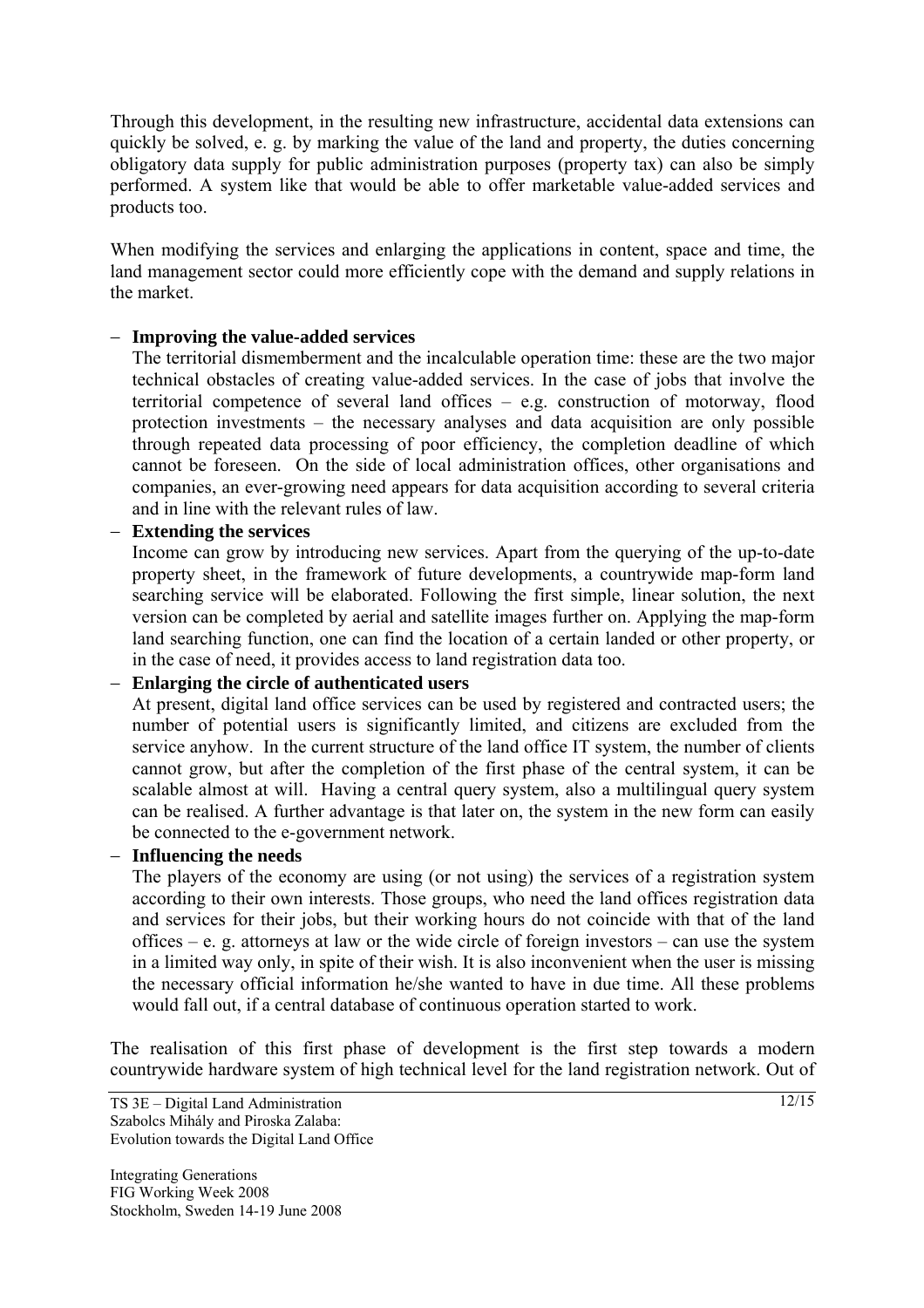the three elements of land office work procedures – application registration, case management and data supply/service – data supply/service can be performed on the central computer. In this way, land office data queries arrive at the central query server only. A system modified like this will increase the data security, the efficiency of the services and cut the length of reply time. In this advanced system, the land offices will be able to supply all necessary information for planning, compile periodical systematic statistics, perform ad hoc special queries for analysis etc. in a more efficient way, involving less resources and will be more reliable.

The central core database is also the basis of the future electronic case management procedure supported by countrywide uniform forms. The external logical relation built up in a centrally organized, central query system – when applying suitable data federation technologies – provides more efficient service with other, government-level databases (e.g. central address register) than in the case of individual relations of a decentralised system. Following the principle of interoperability and SOA methodology, a modern public administration data supply can be realized from databases keeping various national geodata. Therefore, the case management of public administration can be quicker and more efficient; with a further step closer to the "servicing State". That's why the institutional network of land offices has been participating in several pilot projects. Only recently, a new co-operation started for the realisation of the "one stop shop" method in the case management at the local governments.

#### **REFERENCES**

- Mihály, Sz. and Szendrő, D: Perspectives of the Digital Land Office Programme, GISOPEN Conference, Székesfehérvár, March 2008.
- Zalaba, P: Developing e-Services in the Hungarian Land Administration, 4th Meeting of EuroGeographics Cadastre and Land Registry Group, Nicosia, 8-9 November 2007Mihály, Sz.: The Hungarian SDI Strategy, FIG Working Week, Proceedings Hong Kong SAR, May 13-17, 2007.
- New Strategy for Unified Land Registration System, Twinnning Light Project "Improving the Sustainability of the Hungarian Land Registration System, Budapest, 2005.
- Zalaba, P.: e-Land Administration in Hungary, FIG Seminar on e-Land Administration, Proceedings, Innsbruck, 2-4 June, 2004.
- Onsrud, H.: Renewing the IT Systems for the Cadastre and the Land Register in Norway, FIG Commission 7 Symposium on "Cadastre and Land Management", Proceedings, The Netherlands, May 2003.
- Mihály, Sz.: Tasks of the Hungarian Land Administration and Mapping Agency in the Information Society, "Geodézia és Kartográfia" No.11, 2003, (in Hungarian).
- Mihály, Sz.: Hungarian Approach to the Model of Data Base for Unified Land Registry, 2nd FIG Reigonal Conference, Proceedings, Marrakech, 2-5 December 2003.
- FIG, 2002, "FIG Guide on Standardisation", FIG, Publication No.28.
- Kaufmann, J. and Steudler, D.: "CADASTRE 2014, A Vision for a Future Cadastral System, 2nd edition, FIG, May 2001.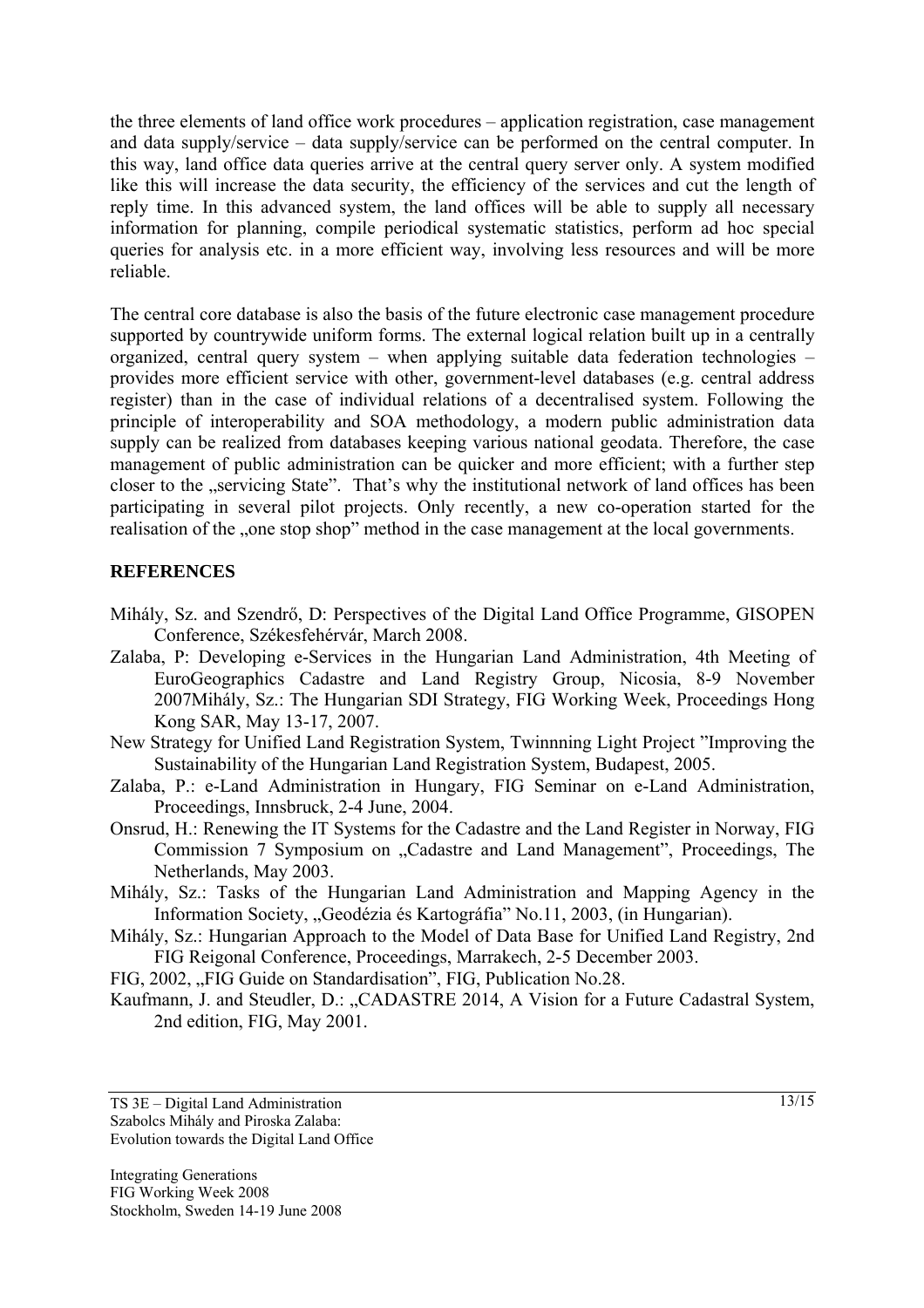Zalaba, P. and Podolcsák, Á.: Computerisation of County Land Offices in Hungary, Proceedings  $6<sup>th</sup>$  EC-GIS Workshop . The spatial information society – Shaping the future" Lyon, France, June 28-30. 2000.

## **BIOGRAPHICAL NOTES**

**Dr. Szabolcs Mihály,** Member of the Hungarian SDI Strategy Working Group.

Academic experience: Dipl. Photogrammeter-Surveyor (Institute of Geodesy, Aerial Survey and Cartography, Moscow, 1967), Doctor Tech. (Budapest Technical University, 1982), Ph.D. degree (Hungarian Academy of Sciences, 1981). Practical experience: Satellite geodetic techniques and GPS, elaboration of satellite geodetic adjustment software systems, elaboration and nationwide harmonisation of the Hungarian "Digital base map" standard and "Digital topographic map database" standard, coordination and successful realization of numerous national and international R+D project, database modelling, National Spatial Data Infrastructure, coordinate system transformation. Publications: lecture notes, monographs, more than 110 papers published in proceedings and registered journals, similar amount of internal reports, a big part of it on GIS and digital cadastre. Recent membership: Geodetic Scientific Committee of HAS (subcommission chairman), Chairman of GI Standard's WG of Hungarian Office of Standards, Representative to Eurogeographics, Hungarian representative to FIG Commission 3. Recent position: Director General, Institute of Geodesy, Cartography and Remote Sensing, Hungary.

**Piroska Zalaba,** Academic experience: MSc. Land Surveying and Geoinformatics, BSc. Land Management and Cadastre. Positions: lecturer at the College of Geoinformatics, University of West Hungary in Székesfehérvár until 1997 in geodesy, projection systems, GIS and LIS, present: senior counsellor at the Ministry of Agriculture and Rural Development, Dept. of Land Administration and Geoinformation, tasks: IT development of land offices, introduction of e-services available via internet, improvement of the existing systems and the preparation of legal regulations concerning the most effective functioning of the land registration sector. More than 50 publications in different topics, including lecture notes, papers, reports, and a coursebook. Membership: Hungarian Surveying, Mapping and Remote Sensing Society (MFTTT), secretary of the Hungarian National Committee of International Federation of Surveyors (FIG), Hungarian representative to the UN ECE Working Party on Land Administration.

TS 3E – Digital Land Administration Szabolcs Mihály and Piroska Zalaba: Evolution towards the Digital Land Office